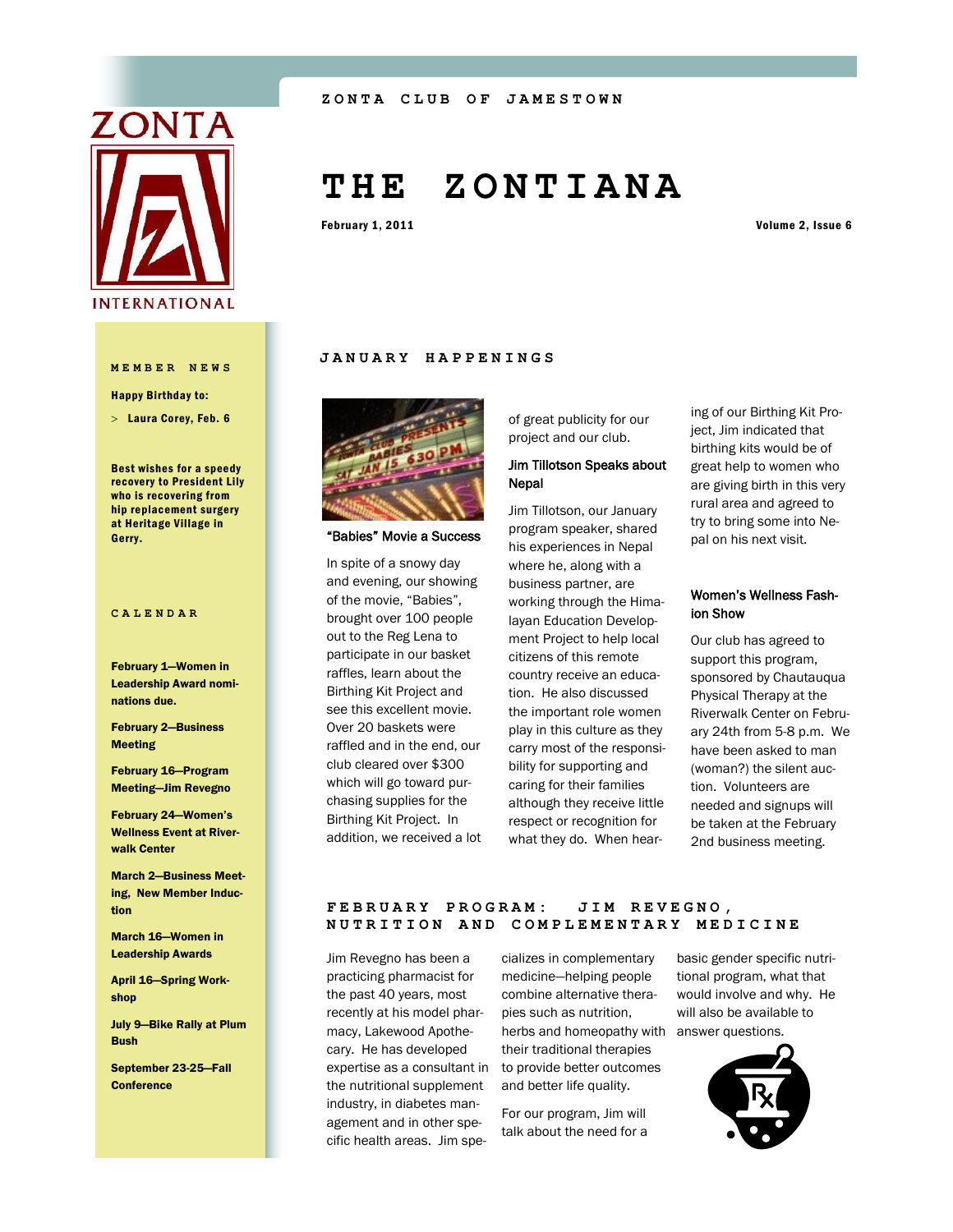# **THE ZONTIANA** Page 2



#### **MEET MEMBER, ELLEN K AYE**

Ellen Kaye was born in Delafield, Wisconsin and graduated from Kettle Marine High School. She has an older sister who is married and expecting a baby this summer.

Ellen attended St. Norbert College to study political science and media communication. In 2007, she moved to Tallahassee, Florida where she worked for a property insurance company doing contract negotiations.

The year, 2008, was a busy one for Ellen as she

received her MBA from Jones International University, married her husband, Greg and moved to Minneapolis where she worked for a travel company as a meeting planner.

Later that year she moved to Fredonia where she found her current job doing outside marketing for Great Lakes Home Healthcare Services. In her job she works with physicians to make sure they understand how their patients' insurance covers the purchase of the equipment that her

company provides.

Ellen likes to cook and bake, snow shoe, ski and run. She enjoys traveling and has visited Paris, Ireland and cruised to the British Virgin Islands, US Virgin Islands and Dominican Republic. Joining Zonta in 2010, she is an energetic and enthusiastic contributor to our Zonta Club activities and has already headed the successful effort to provide clothing to our local hospitals for women who have had to leave their clothes as evidence.



CALENDAR SALES REPORT

For the Finance Committee, we want to thank the members for their strong support of the Calendar of Cash. We had a good year of sales again that will fully support our service budget. We are really happy with the results which are now final. We sold a total of 776 calendars. Our top team sellers are: Barb Slumsky and Margie Fuchs with a total

of 79 calendars sold, then Marcia Bliss sold 74 calendars, and in third place are Sandra Lewis and Laura Corey with a total sales of 69 calendars.

Our top sellers individually with 20 or more in sales are: Pat Staniszewski sold 75; Marcia Bliss sold 74; Sandra Lewis sold 56; Barb Slumsky sold 55; Liz Frederick sold 36; Ann

Powers sold 30; Mary Ann Spanos sold 29; Lily Olson sold 28; Anne Rizzo sold 27; Margie Fuchs sold 24; Betty Lou Blixt sold 24 and Paula Falvey sold 22.

Thank you to everyone who did her part in making the sales a big success. And good luck now in winning on the Calendar of Cash!!

Yours, Marcia Bliss and Anne Rizzo

# **SPRING WORKSHOP APRIL 16, 2011 PENNHILLS CLUB BRADFORD**

## **P L A N N O W T O A T T E N D S P R I N G W O R K S H O P , A P R I L 1 6 T H I N B R A D F O R D**

Spring Workshop is the yearly district event where you can learn more about Zonta and build your skills while meeting and networking with Zontians from Areas 5 and 6. This year, the Workshop will be held on April 16th at the Pennhills Club in Bradford.

The theme of the workshop is "Leading With

Passion and Purpose." The day starts at 8:30 with registration and breakfast. We'll hear from one of our District Ambassadors and get a financial overview from our own Jill Colburn, District Treasurer. Lee Fogarty, Lt. Governor, will lead an interactive presentation on Leadership Styles.

Following lunch, we'll learn more about advocacy and what that means for Zonta, followed by presentations on how to use PR to advance your club and using correct protocol to help meetings and other activities flow smoothly .

Put the date on your calendar now and plan to attend Spring Workshop.